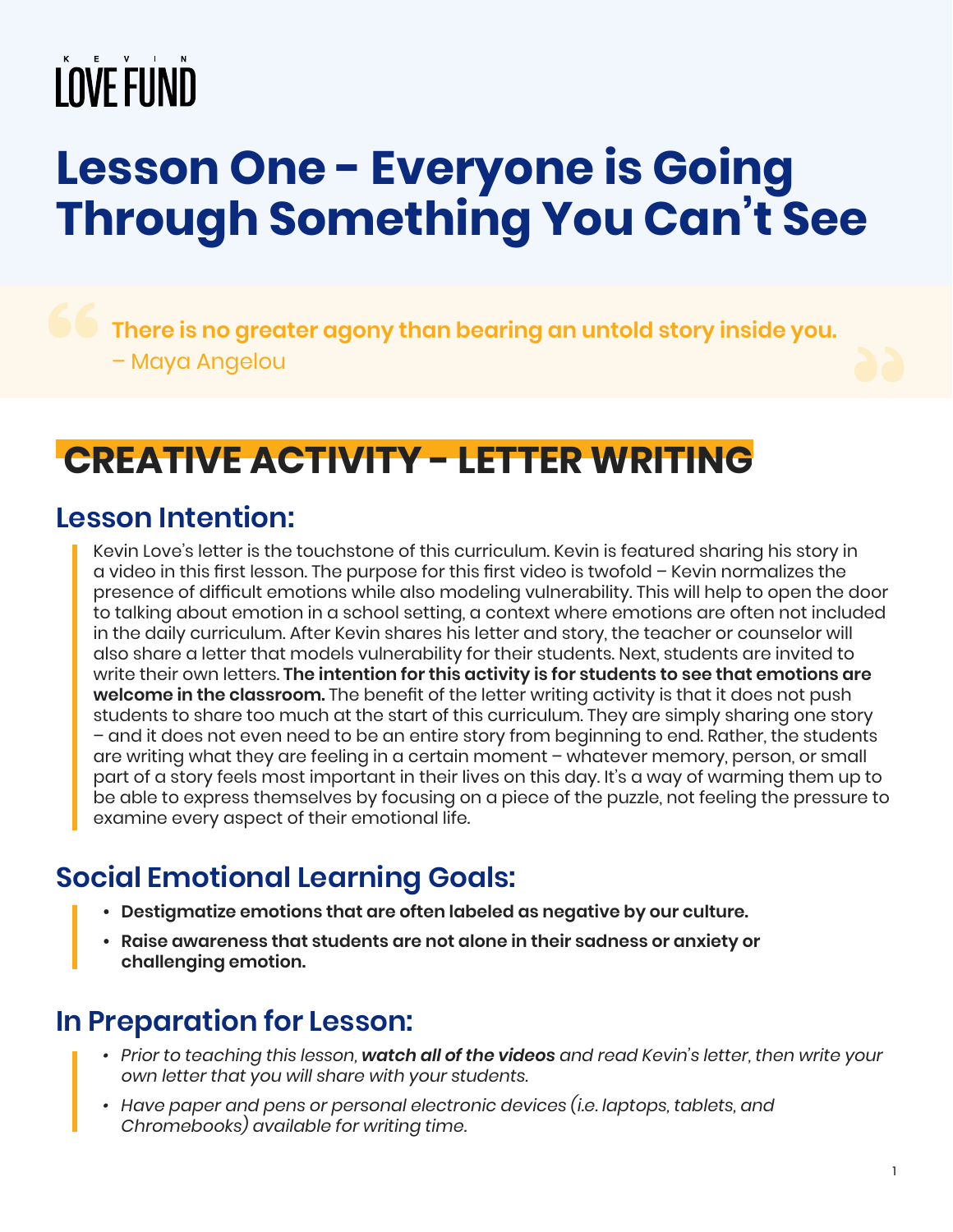### **Materials for Lesson:**

- [Featured Video \(1\) Kevin Love](https://kevinlovefund.org/for-teachers/lesson-one/)
- [Additional Videos \(4\)](https://kevinlovefund.org/for-teachers/lesson-one/)
- Lesson Plan (this document)
- [Lesson PowerPoint](https://kevinlovefund.org/downloads/lesson-materials/KLF-SEL-Lesson-One.pdf)
- [Kevin's Letter](https://kevinlovefund.org/wp-content/uploads/2022/02/Everyone-is-Going-Through-Something.pdf)

### **Videos:**

#### **Featured Video:**

Kevin Love introduces the curriculum and describes the first lesson.

#### **Additional Videos:**

- 1. Cathyana Marcel shares a letter to her brother who was incarcerated.
- 2. Charles Benitez shares a letter to his dad expressing anger and beginning to work on forgiving him.
- 3. Bryanna Daniel shares a letter to her brother who passed away suddenly several years ago.
- 4. May Kim shares a letter that she wrote to her past/teenage self, offering herself hope and courage to get through a dark time.

#### **Watch Videos:**

<https://kevinlovefund.org/for-teachers/lesson-one/>

### **Lesson Plan:**

Display the 'welcome slide' from the Lesson 1 PowerPoint as you begin.

*\*Slide 1*

As discussed in the teacher training, remember to make the suggested language below authentic to yourself and meaningful for your students.

#### **Launching the Lesson:**

*\* Slide 2*

- Explain that this curriculum reframes the rules around emotion. Describe that you are willing to be vulnerable first.
- Hand out Kevin's letter for students to read. If time is limited, explain that they can read the bolded sections now and return to read the rest of the letter after class.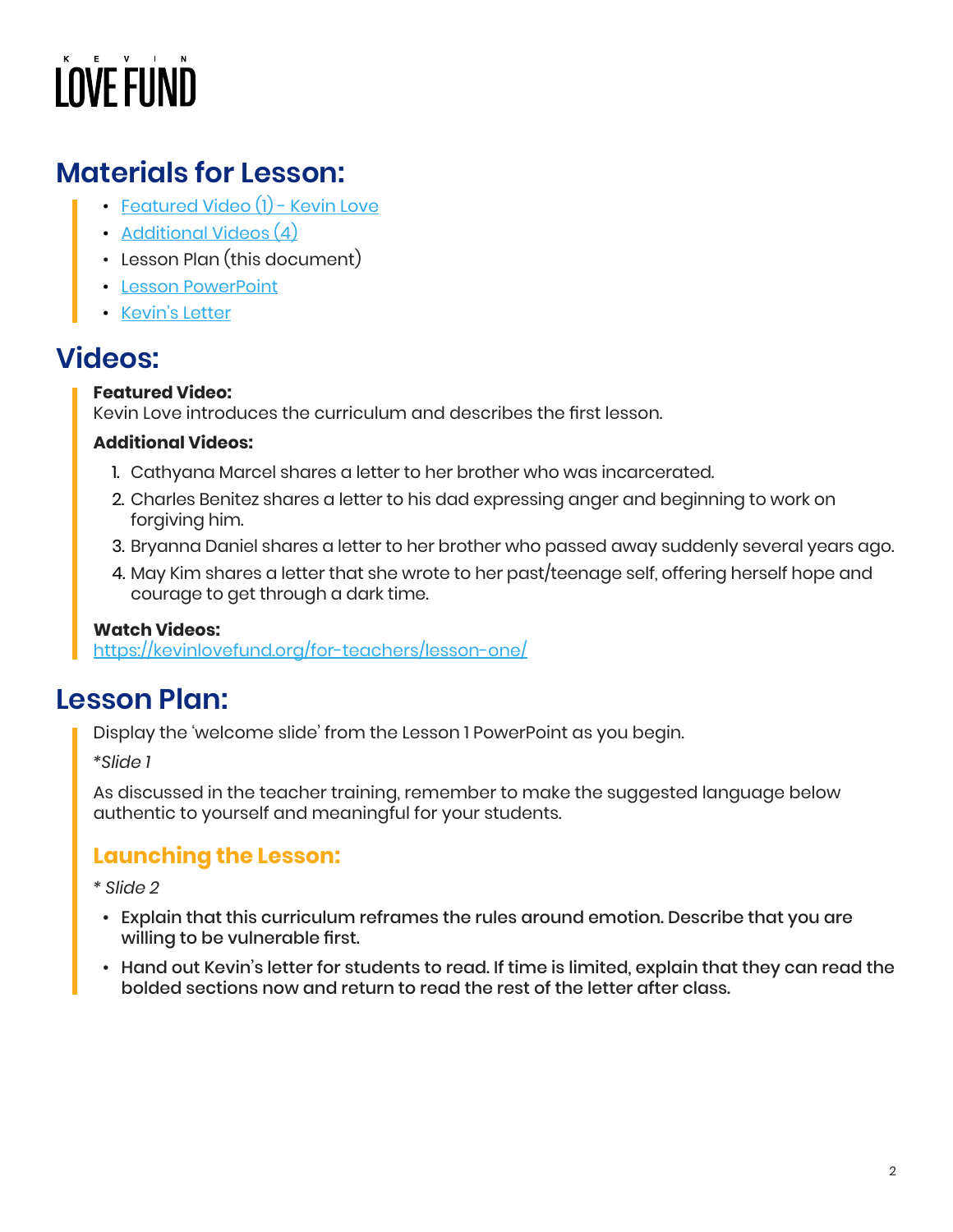#### **Example of What You Could Say:**

"Today we are going to begin a journey together that is really different than what we usually talk about in school. There are a lot of rules around how emotions get expressed in school, where they get expressed, and which emotions are considered "good" and which ones are considered "bad." We're going to rethink a lot of those rules. We'll have many examples of people sharing their emotions and stories with us. I am going to do this too. I will not be asking you to do anything that I am not willing to do myself.

We are going to start this project together by reading a very brave and vulnerable letter written by Kevin Love, an NBA basketball player who is currently playing for the Cleveland Cavaliers. I want you to read this letter silently to yourself."

(Hand out Kevin's letter and allow students to read silently for a few minutes. Depending on how much time you have, you can have students read the entire letter or focus on the bolded parts of the letter.)

"Now that you have read Kevin's letter, I want to share a video that Kevin recorded to introduce himself to you and talk about how the creative expression of writing has impacted his life."

#### **Notes on What You Plan to Say:**

#### **Play Guest Artist Videos:**

Play two guest artist videos for students. In this video, Kevin Love tells the story andintroduces students to the main idea of the curriculum – everyone is going through something you can't see. He offers students a model of vulnerability and begins to destigmatize anxiety, depression and other emotions that have been historically labeled as "negative" by our society. After playing Kevin's video, you can ask if the students have any questions or you can share a thought specific to Kevin modeling vulnerability. After a very brief discussion, play the additional video that you have chosen ahead of time that you think will resonate with your students.

Before you play the guest artist videos, remember to give students a description of the video content, so that they can decide if they would like to view the video. The video descriptions are listed above each video. Prior to playing the videos, you will remind students- "Stories hold potential for various forms of connection to the lives of those who hear them. This story may connect deeply to others who have had a similar experience. In this video, (read the one sentence description that is above each video). At this moment, you may welcome that connection or you may wish to make a different choice to delay or opt out."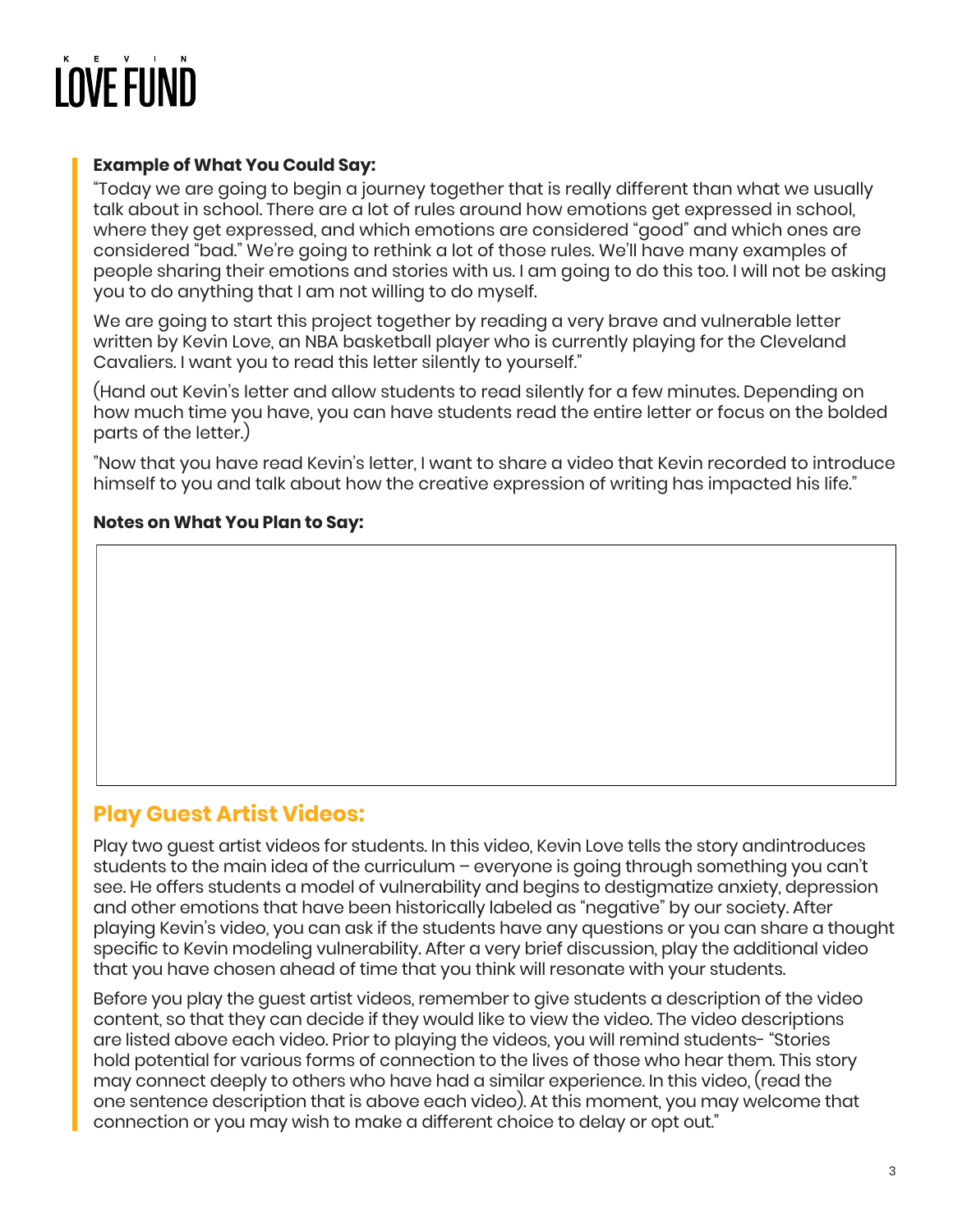### **Reflecting on Guest Artist Video:**

• Reiterate the primary message from the videos – everyone is going through something we can't see.

#### **Example of What You Could Say:**

"These two videos had two very different people bravely sharing their story. Even though the stories are different, they share a similar message. Most of us do not feel comfortable sharing when something hard has happened in our lives. Yet, difficult experiences are a part of life for all of us. Hopefully, hearing Kevin and (*remind students of the name of the guest artist from the second video*) talk about their own challenges can remind you that you are not alone."

• Make a personal connection to the video and model your own vulnerability by sharing the letter that you wrote in preparation for this lesson. In the teacher training, we reviewed that this letter can be to someone you are angry with, to someone you miss, to someone who has died, to a part of yourself, or just a letter where you share a little bit about something in your life that happened that was hard. You may want to share an experience of a time when you were going through something difficult and no one would have been able to tell just by looking at you.

#### **Notes on What You Plan to Say:**

#### **Example of What You Could Say:**

"For me, Kevin's letter reminded me of \_\_\_\_\_\_\_\_\_\_\_\_(share an experience when you were also going through something difficult, but no one would have been able to tell this just by looking at you.) and I want to share the letter I wrote about this experience."

Read a part of your letter or your letter in its entirety. Then invite your students to make a personal connection to Kevin's letter or to your letter.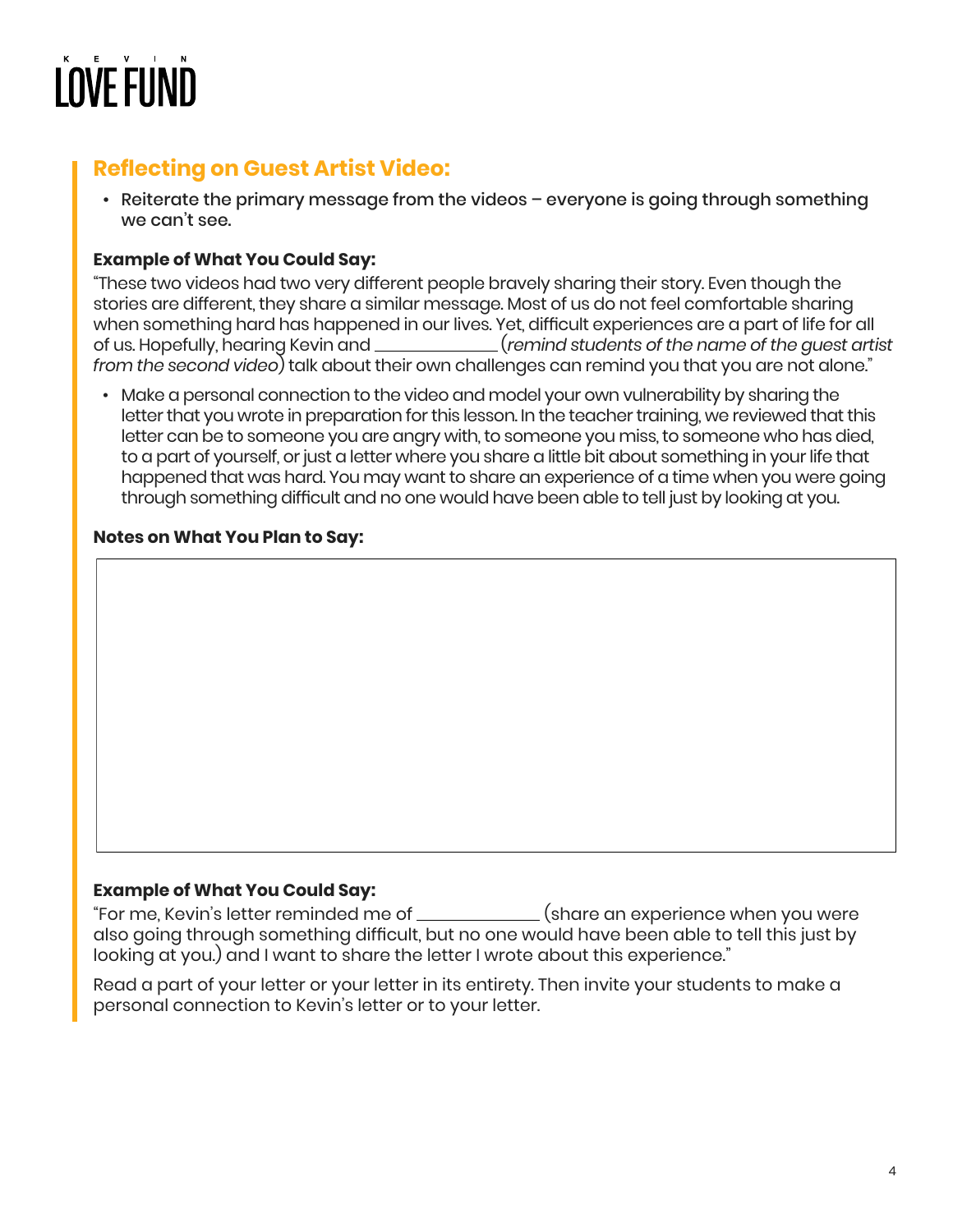#### **Notes on What You Plan to Say:**

#### **Example of What You Could Say:**

"As you hear Kevin's story, the other guest artist's story, or my story, does it bring to mind something you've gone through that was challenging? Or maybe it reminds you of an experience that is different, but it's something you would like to write about?"

#### **Notes on What You Plan to Say:**

#### **Introducing the Creative Activity:**

• Introduce the creative activity of letter writing. Offer a few example ideas to inspire the writing. Emphasize that the focus is not on grammar. Explain that you will join them and write another letter.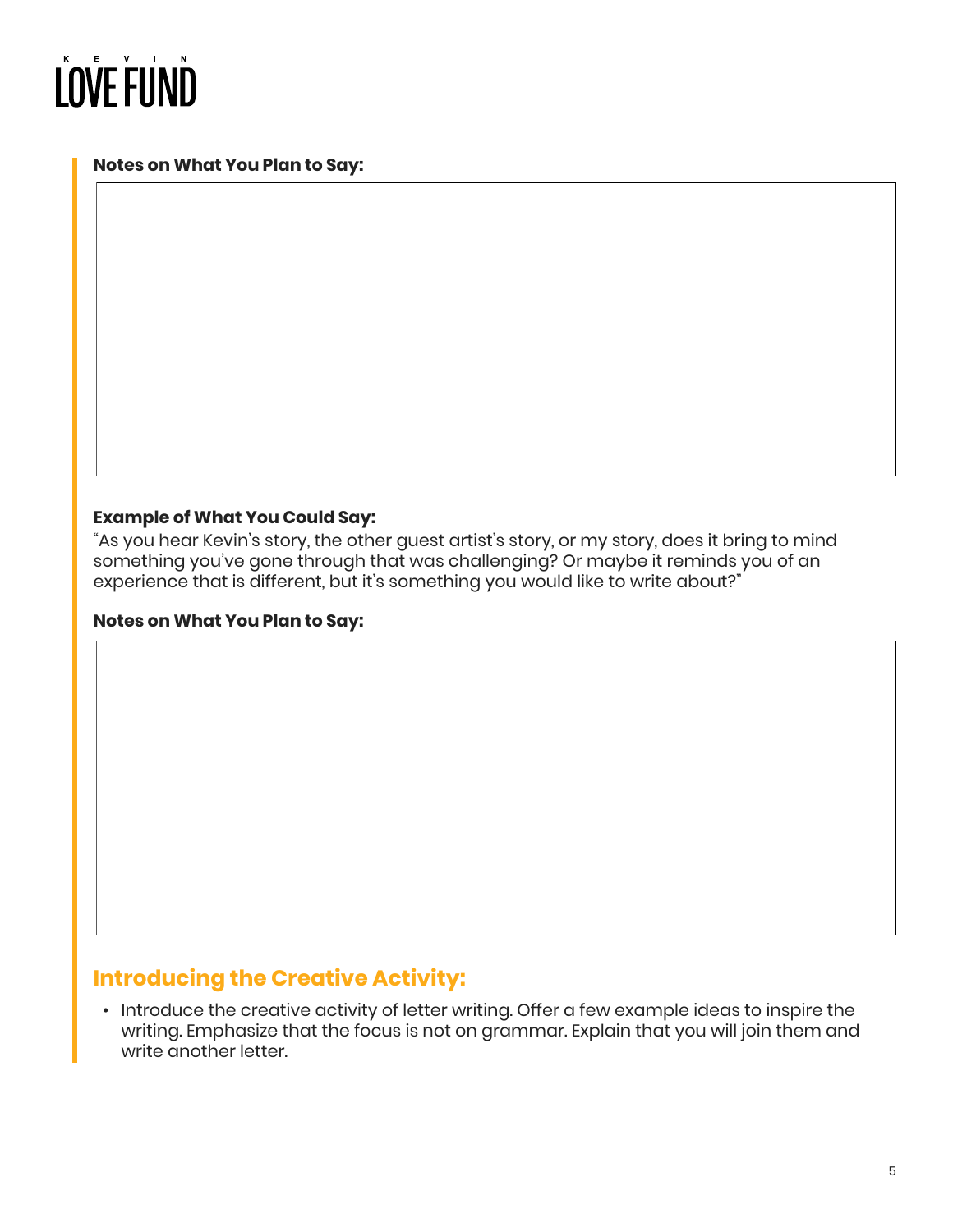#### **Example of What You Could Say:**

"Kevin wrote a letter as a way of telling his story about the panic attack he had during a basketball game. For our first activity, we're going to write letters too. These are not letters you have to give to anyone. Don't worry about grammar or punctuation or trying to make the letter sound good. This is not a graded assignment. This is just a chance to take something you have been thinking about and put it down on paper. The letter can be to someone you are angry with, to someone you miss, to someone who has died, to a part of yourself you'd like to speak to, or just a letter where you share a little bit about something in your life that happened that was hard. We're going to write the letter together for 15 minutes with our pen to the paper, without lifting it too much or stopping or editing. I'll watch the time and let you know when it's been 15 minutes. Even though I already shared a letter with you, I have an idea for another letter that I am going to write along with you."

#### **Notes on What You Plan to Say:**

### **Creative Activity:**

\* Slide 3

Students spend approximately 15 minutes writing their letter. Write alongside your students for the entirety of the writing time. Although you've written a letter to model the activity, it is important that you also model the practice of writing alongside them.

#### **Lesson Closure:**

Invite the class to reflect on the writing process. Was it helpful? Did it bring something new to the surface or offer any realizations? Share how this process felt for you personally. The hope is that one or two students will share even a small selection of their letter, but sharing is optional throughout the curriculum. Since this is the first lesson, it may take some time for the students to feel comfortable especially if they don't already know each other. The way to measure the success of the lesson and students' engagement is not through their sharing aloud, but through their willingness to write.